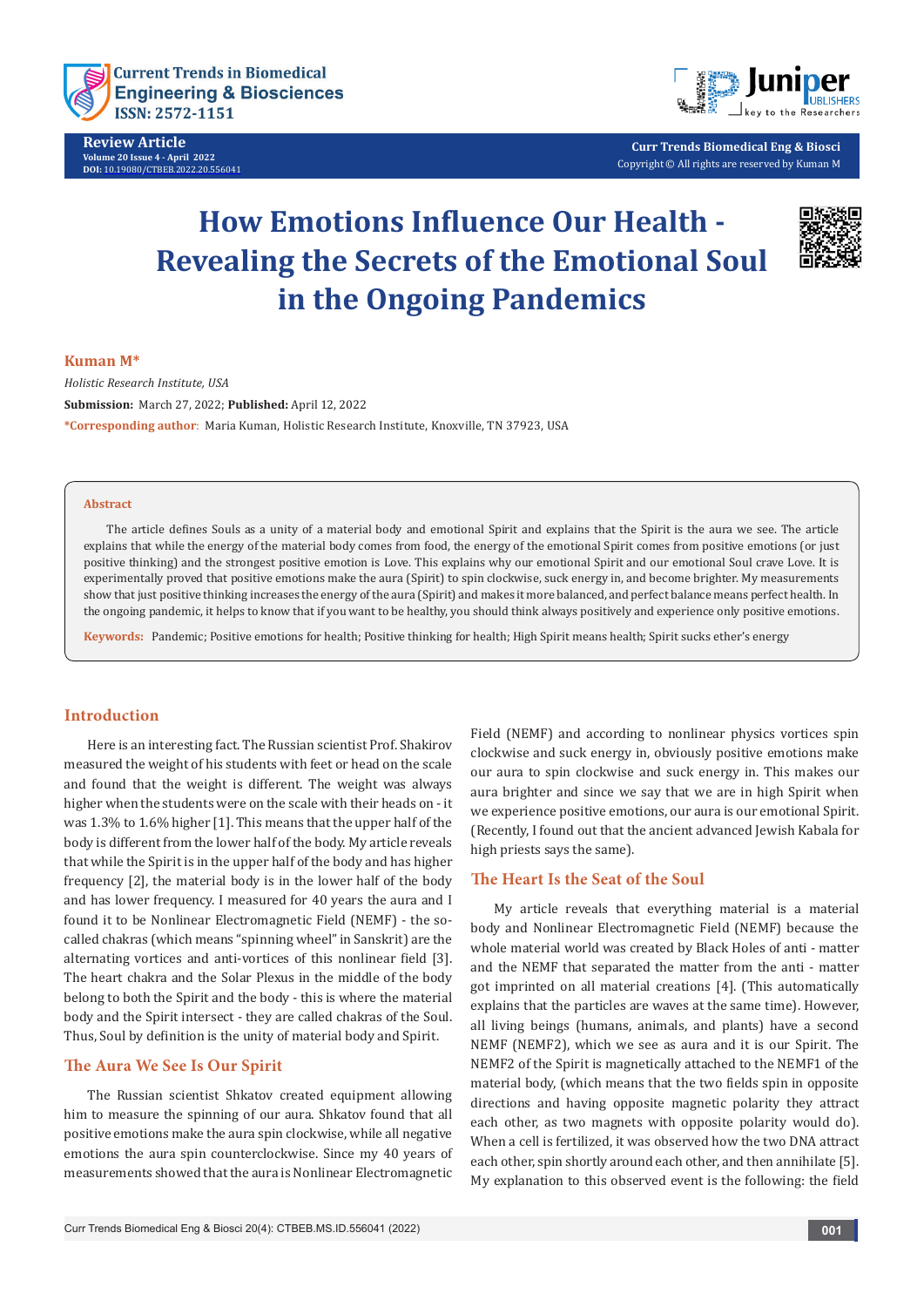of the DNA of the father NEMF1f spins clockwise, while the field of the DNA of the mother NEMF1m spins counterclockwise. The two fields spinning in opposite directions have opposite magnetic polarity and attract each other, as two magnets with opposite polarity would do. However, the development of an embryo will not start unless a third NEMF2 is present, which is emotional, the NEMF2 of the Spirit. How do I know this? Identical twins with the same DNA have totally different personalities, which means that the material DNA does not determine the type of personality.

This means that we are a material body with NEMF1 (which is incapable to experience emotions) and emotional Spirit (NEMF2) (which determines our type of personality). The presence of the emotional Spirit NEMF2 in a fertilized cell makes all living beings (humans, animals, and plants) emotional and the heart (which is the Seat of the Soul) is the one that unites the NEMF1 of the material body and the NEMF2 of the emotional Spirit [6]. For that reason, the first developed organ in a successfully fertilized cell is the heart, which cannot happen unless the emotional NEMF2 of the Spirit is present (all other organs, including the brain, will appear later). In all living beings, the presence of the emotional Spirit NEMF2 in the material body (with NEMF1) gives emotional Soul to all of them. Thus, Soul is the unity of body and Spirit and while the material bodies of all living beings get their energy from food to sustain their lives, where from the emotional Spirit gets its energy?

# **The Energy Source of the Spirit**

Thus, Shkatov found that at positive emotions the aura spins clockwise. Since the aura is NEMF, and nonlinear physics teaches that vortices spin clockwise and suck energy in, my explanation to Shkatov's finding is: at positive emotions we feel uplifted because our emotional Spirit spins clockwise like a vortex and sucks NEMF energy in. For this to happen, NEMF energy must be available out there. This made me to conclude that the ether (I call it Space Matrix) exists, it is NEMF, and the whole material world was created from it. My 40 - years measurements of our aura (Spirit) NEMF2 found that it is weak informational field; it is 1,000 times weaker then the field created by the biocurrents of the body. The fact that when we experience positive emotions we feel uplifted means that our spinning clockwise NEMF2 of the aura (Spirit) sucks NEMF energy from the ether. The fact that the NEMF of the Space Matrix (ether) is such weak field explains why the ether (Space Matrix) was not detected for such a long time - it is invisible NEMF and it is too weak to be measured. I had to develop and patent a special super-sensitive equipment to measure it [7].

Weak informational NEMF is the perfect Space Matrix to create a Universe from because nonlinear fields do not dissipate and can imprint information. First, a sphere of NEMF (Space Matrix) was created and on it imprinted the three-dimensional holographic image of the Universe to be… and the Universe was

created [7]. Not only was the Universe created from the Space Matrix, this Space Matrix became indelible part of everything created - everything material is material body and NEMF1. All living beings (humans, animals, and plants) beside the material body with NEMF1 have a second emotional NEMF2 called Spirit. When the living beings experience positive emotions, their Spirits NEMF2 spin clockwise, suck NEMF energy from the Space Matrix, and become uplifted, or in high Spirit. Opposite to this, when all living beings experience negative emotions, their emotional Spirits (NEMF2) spin counterclockwise and release NEMF energy to the Space Matrix, which makes them feel depressed or in low Spirit. This means that the Space Matrix (ether) not only exists, its NEMF energy is the food of our emotional Spirit. At positive emotions the Spirit sucks NEMF energy from the Space Matrix and become uplifted (energized), which make us feel in high Spirit.

Hope, this explain why our Spirit and Soul (which is the unity of body and Spirit), craves Love. Love is positive emotion, which brings harmony perceived as happiness, and my measurements showed that happiness brings perfect health (Figure 1) [6]. At negative emotions, the Spirit releases NEMF energy to the Space Matrix, which makes our aura dim and make us feel in low Spirit (Figure 1) (see the next section about how negative emotions or just negative thinking influences our health).

## f1

# **How Emotions Influence Our Health**

Not only positive emotions do uplift our Spirit, just positive thinking does the same because every thought is emotionally colored. I measured the NEMF2 energy of the Spirit when asking people to think about the happiest moments of their life. I found that not only was their energy higher - it was better balanced and perfect balance means perfect health. Therefore, positive thinking (and positive emotions) makes us healthier because positive emotions (or just positive thinking) makes our NEMF2 (seen as aura and called Spirit) to spin clockwise and suck NEMF energy from the Space Matrix NEMF, which uplifts our Spirit and makes us healthier (Figure 1) [6,8]. I measured the NEMF2 energy of the emotional Spirit when asking people to think about the saddest (most unhappy) moments of their life. I found that not only was their energy lower - it was worse balanced because the energy of the genetically inherited weak organ dropped in energy maximum. Therefore, negative thinking (and negative emotions) takes us a step farther to a disease of the genetically inherited weak organ (Figure 1). This is because negative emotions or just negative thinking makes our emotional NEMF2 (seen as aura and called Spirit) to spin counterclockwise and release NEMF energy to the Space Matrix NEMF. This lowers the energy of our Spirit and takes us a step further to a disease of the genetically inherited weak organ, i.e. each negative thought makes us sicker [6,8].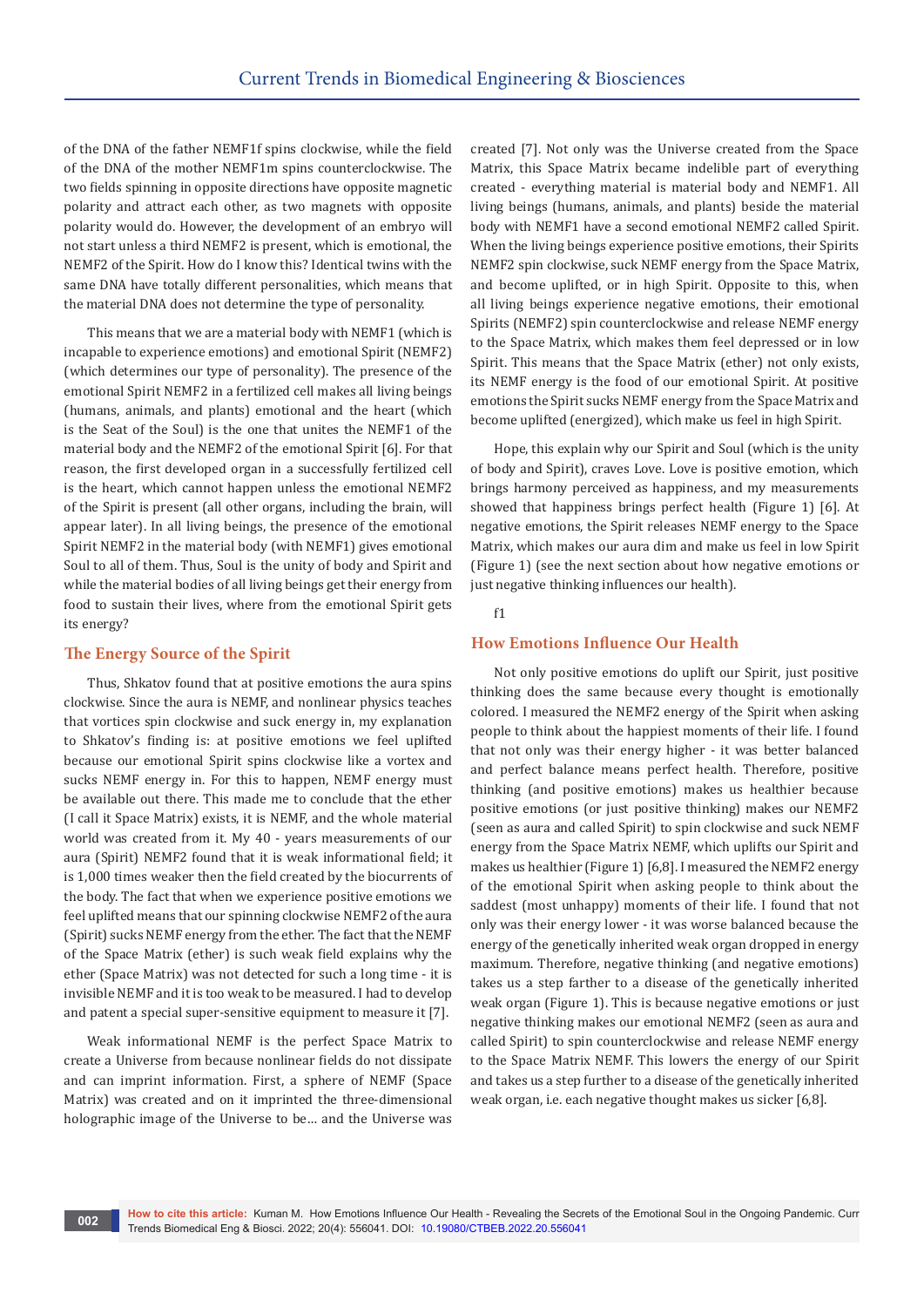

**How to cite this article:** Kuman M. How Emotions Influence Our Health - Revealing the Secrets of the Emotional Soul in the Ongoing Pandemic. Curr Trends Biomedical Eng & Biosci. 2022; 20(4): 556041. DOI: [10.19080/CTBEB.2022.20.5560](http://dx.doi.org/10.19080/CTBEB.2022.20.556041)41 **<sup>003</sup>**